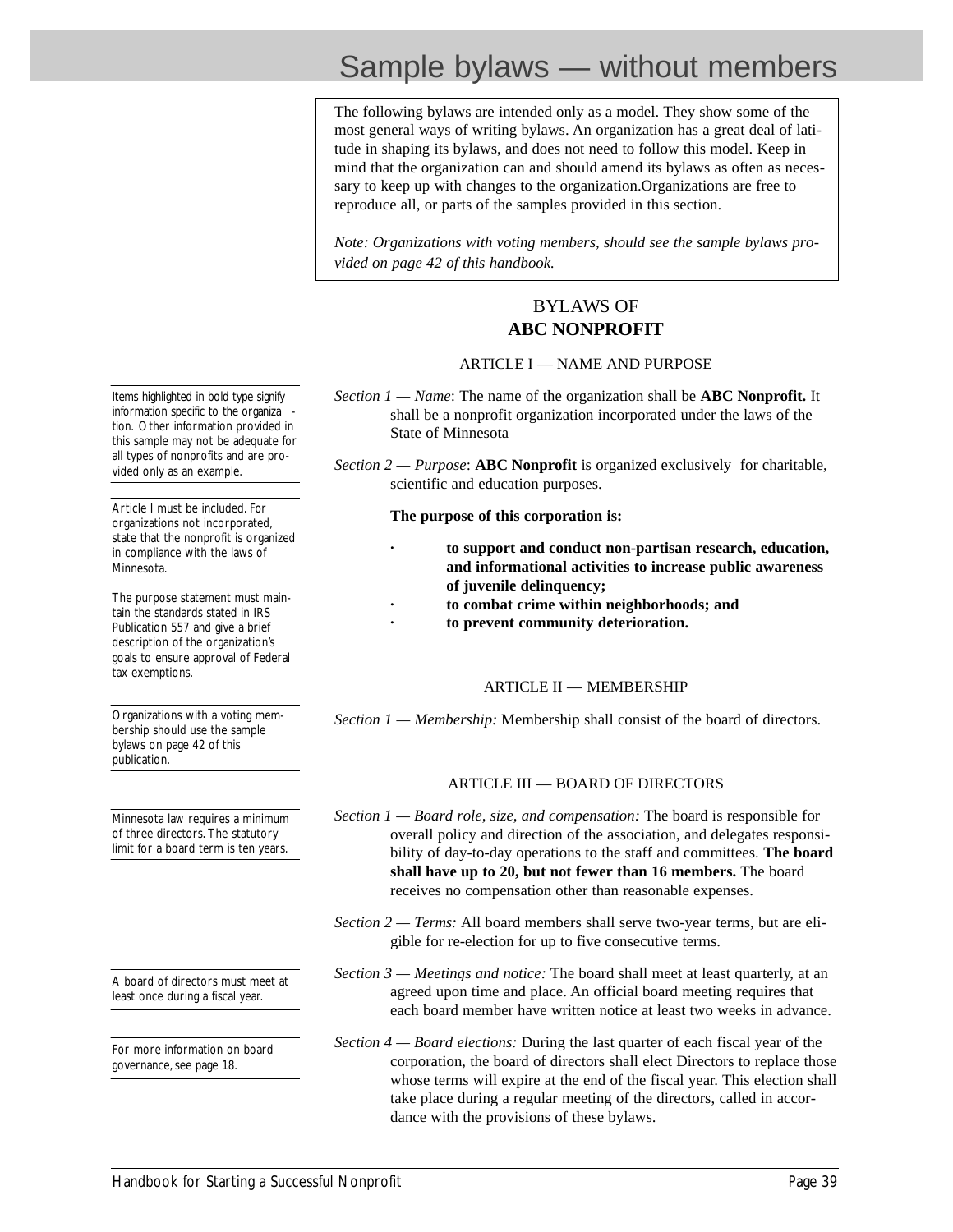## Sample bylaws — without members

*Section 5 — Election procedures:* New directors shall be elected by a majority of directors present at such a meeting, provided there is a quorum present. Directors so elected shall serve a term beginning on the first day of the next fiscal year.

- *Section 6 Quorum:* A quorum must be attended by at least forty percent of board members for business transactions to take place and motions to pass.
- *Section 7 Officers and Duties:* There shall be four officers of the board, consisting of a chair, vice-chair, secretary and treasurer. Their duties are as follows:

*The chair* shall convene regularly scheduled board meetings, shall preside or arrange for other members of the Executive Committee to preside at each meeting in the following order: vice-chair, secretary, treasurer.

*The vice-chair* shall chair committees on special subjects as designated by the board.

*The secretary* shall be responsible for keeping records of board actions, including overseeing the taking of minutes at all board meetings, sending out meeting announcements, distributing copies of minutes and the agenda to each board member, and assuring that corporate records are maintained.

*The treasurer* shall make a report at each board meeting. The treasurer shall chair the finance committee, assist in the preparation of the budget, help develop fundraising plans, and make financial information available to board members and the public.

- *Section 8 — Vacancies:* When a vacancy on the board exists mid-term, the secretary must receive nominations for new members from present board members two weeks in advance of a board meeting. These nominations shall be sent out to board members with the regular board meeting announcement, to be voted upon at the next board meeting. These vacancies will be filled only to the end of the particular board member's term.
- *Section 9 Resignation, termination, and absences:* Resignation from the board must be in writing and received by the secretary. A board members shall be terminated from the board due to excess absences, more than two unexcused absences from board meetings in a year. A board member may be removed for other reasons by a three-fourths vote of the remaining directors.
- *Section 10 Special meetings:* Special meetings of the board shall be called upon the request of the chair, or one-third of the board. Notices of special meetings shall be sent out by the secretary to each board member at least two weeks in advance.

Minnesota law requires a quorum of directors for the purpose of conducting transactions, consisting of at least one-third of the directors currently holding office.

According to Minnesota law, a board must consist of at least a chair/president and a treasurer. Other offices can be created as needed.